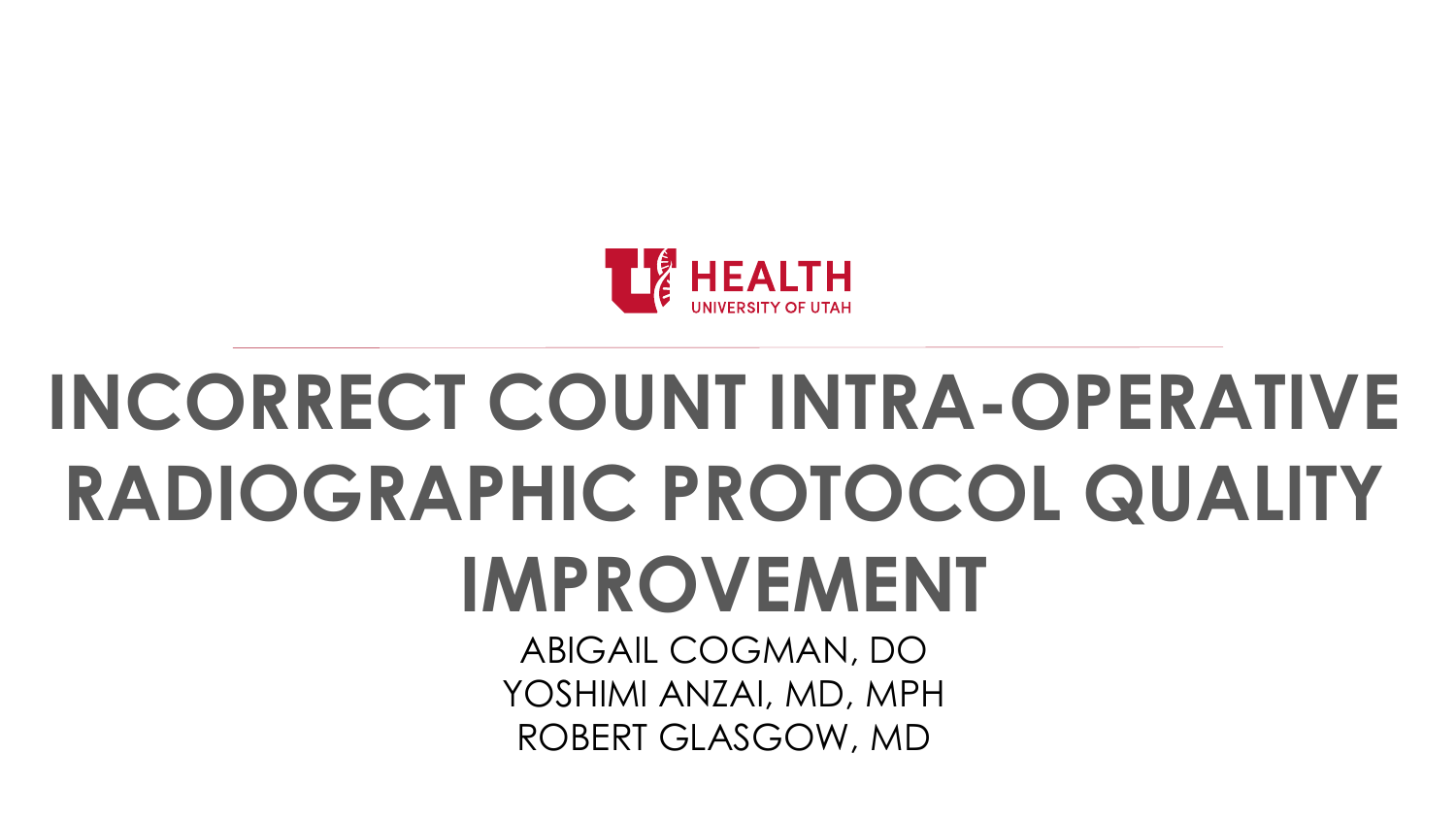#### **PURPOSE**

- A retained surgical foreign body (FB) is considered a "never event" by the Joint Commission and Department of Health and Human Services (HHS).
- This project aims to improve patient safety by reducing the chance of this "never event".

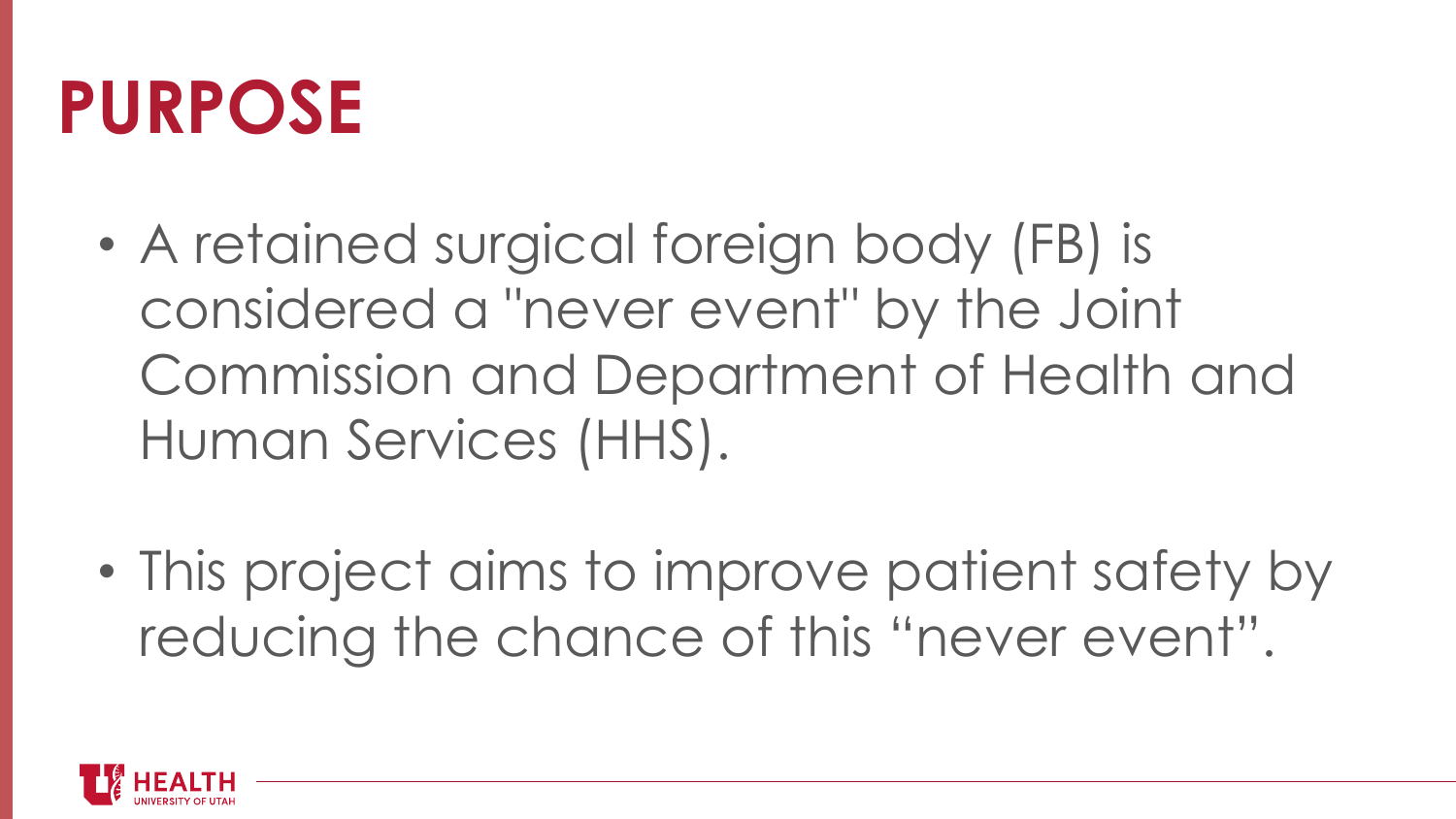### **PROBLEM: GENBA**

Process evaluation via Fishbone diagram



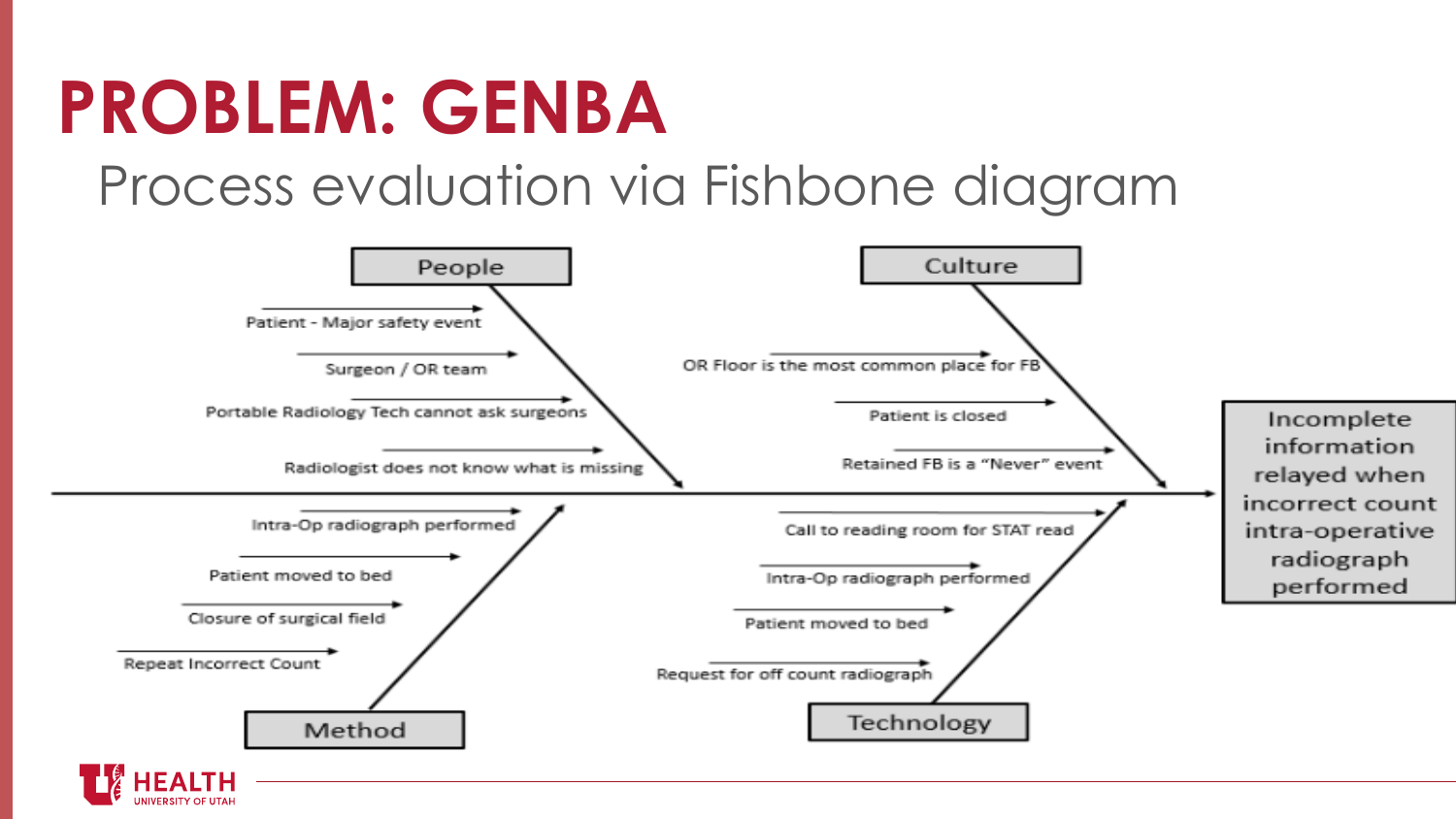#### **PROBLEM**

**Inadequate communication** between surgery and radiology regarding the nature of the missing item could lead to misdiagnosis or misinterpretation of a retained FB.

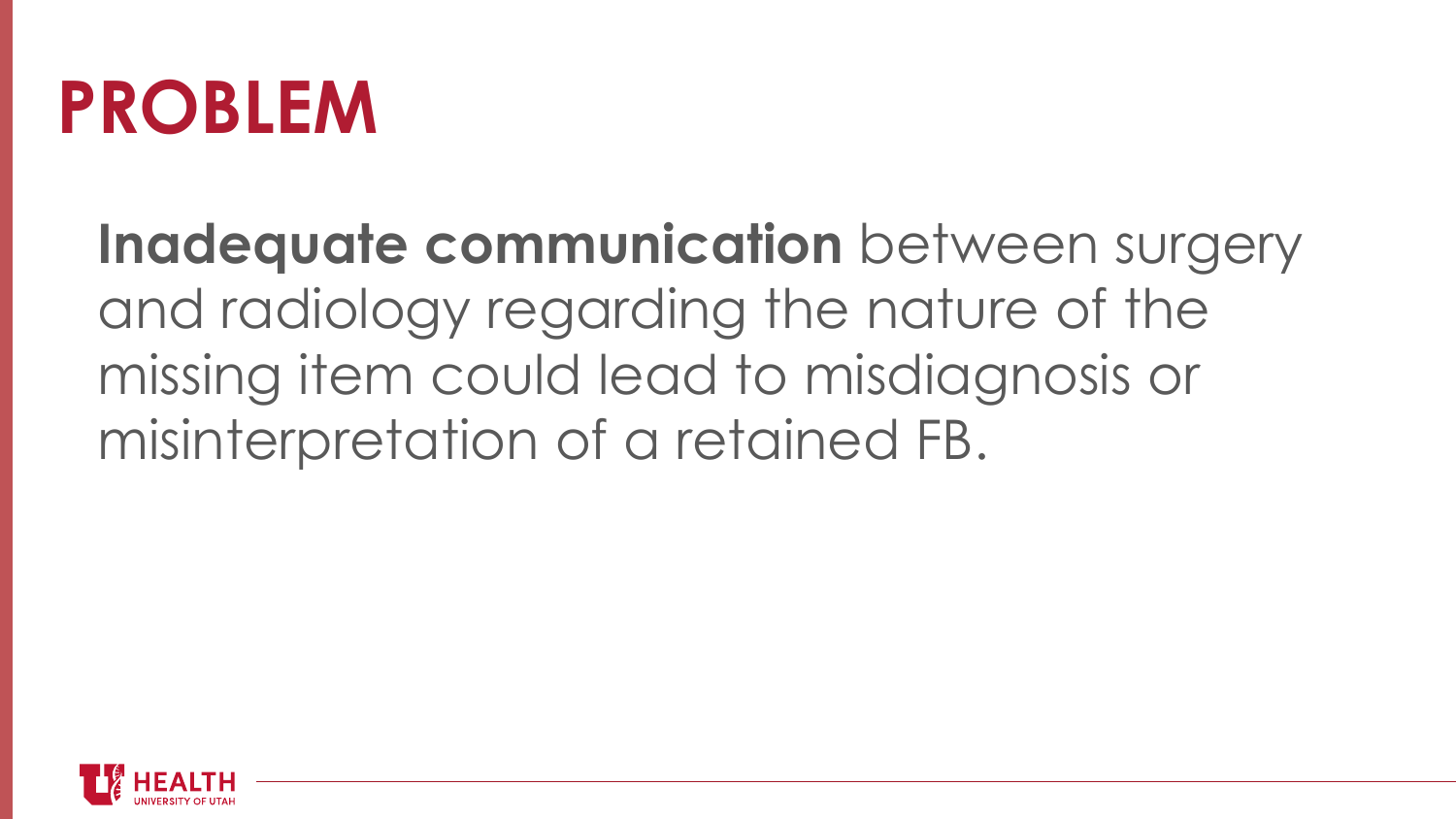## **METHODS / MATERIALS**

- A multi-disciplinary approach
- Visual representation of FB
- Policy change approved by perioperative executive committee
- Survey of radiologists' confidence
	- 1-5 rating
	- Timed completion

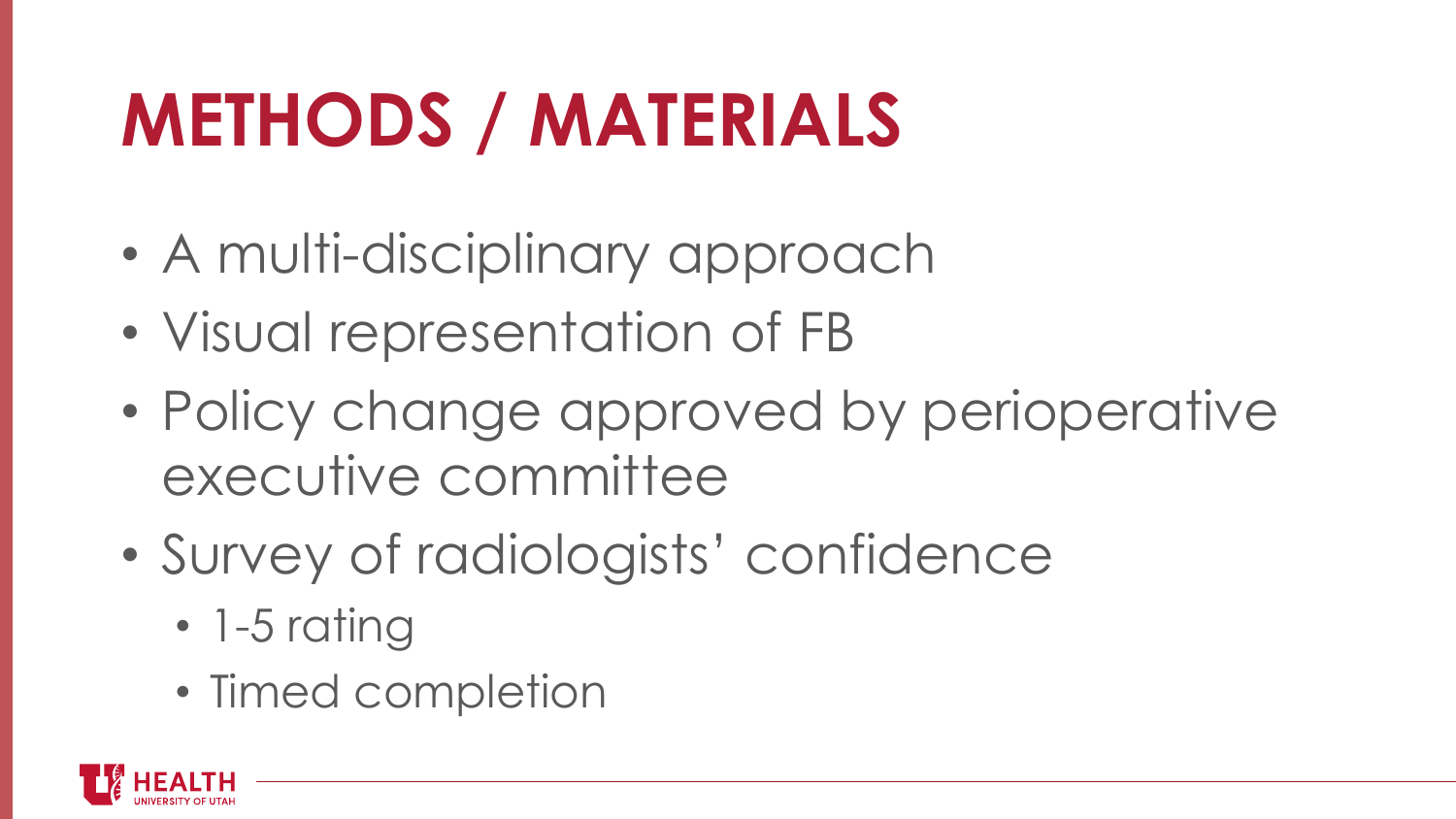### **METHODS / MATERIALS - CONTINUED**

• Survey with radiographic example



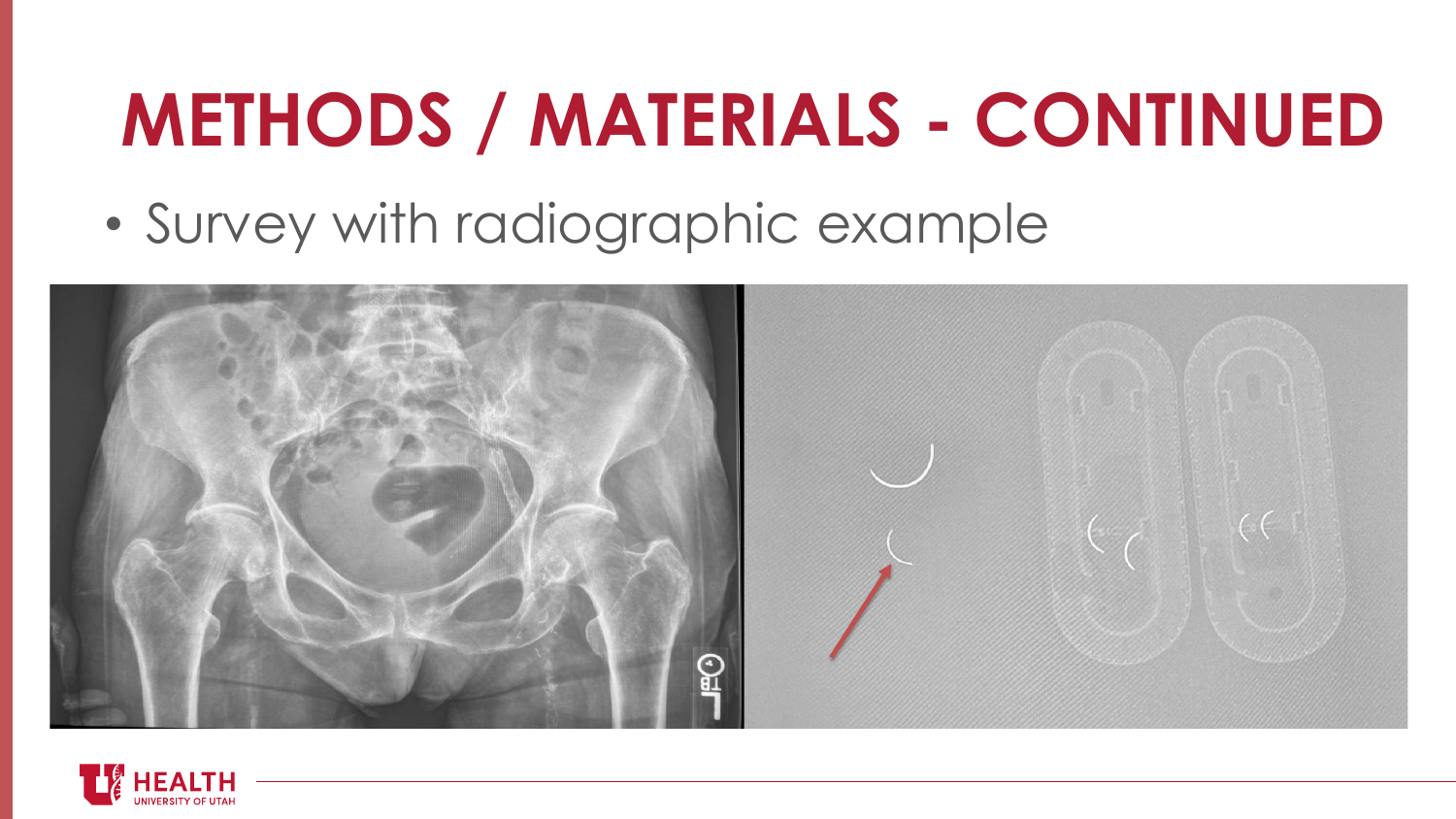### **SURVEY RESULTS**

Survey 1: Intra-Operative radiographs without radiographic examples

Survey 2: Intra-Operative radiographs with radiographic examples

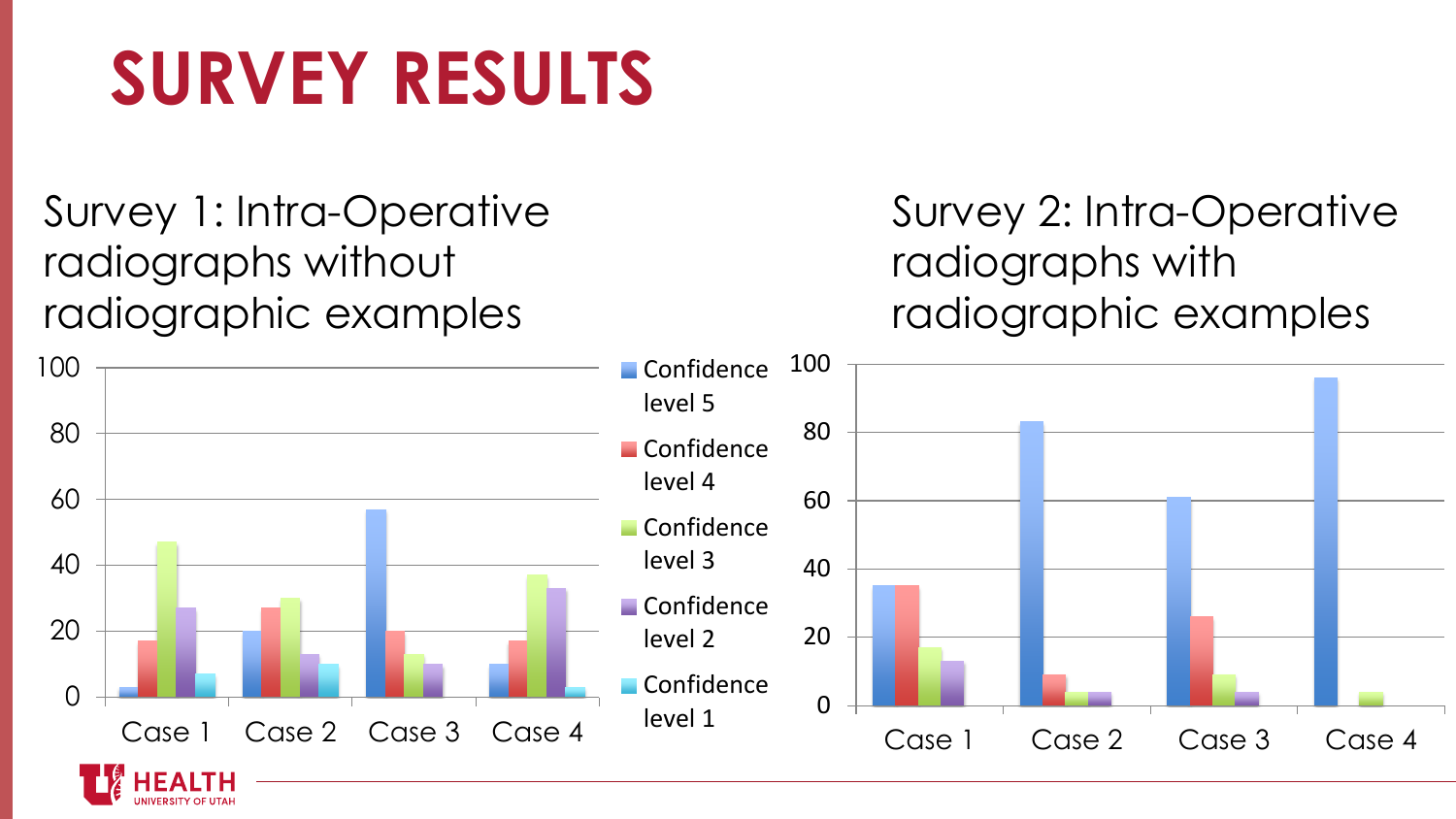#### **RESULTS**

- Similar rates of the accuracy of FB detection
- **Confidence rating of 4 or 5 increased from 42% to 85%** with radiographic examples
- **Time** to survey completion **decreased by an average of 25%** with radiographic examples

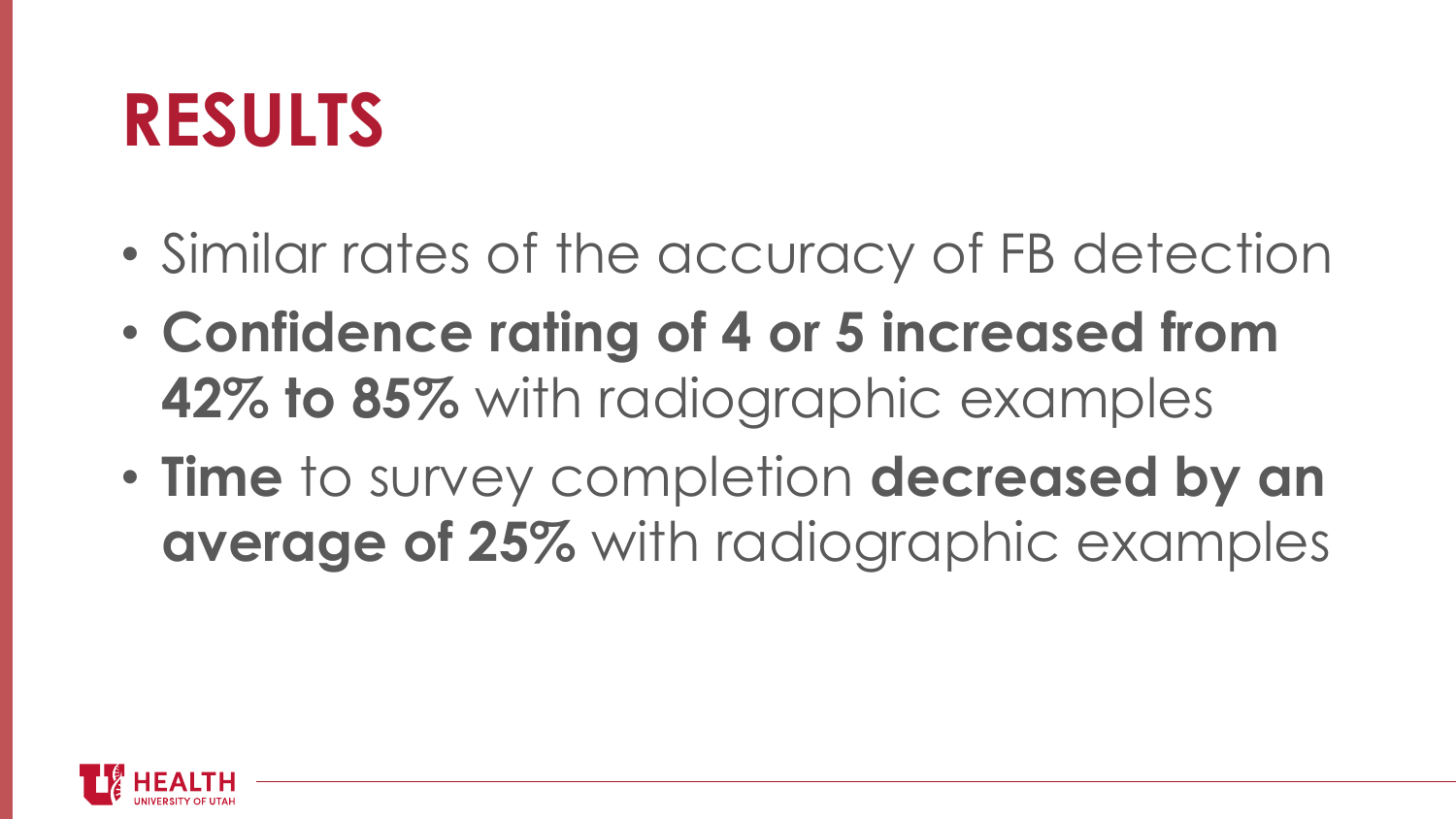### **CONCLUSION**

- New Incorrect Count Intraoperative Radiographic Policy:
	- –Increase radiologists' confidence in diagnosis or exclusion of FB material
	- –Decrease misinterpretation of retained FB and improve patient safety
	- –May decrease time to final read